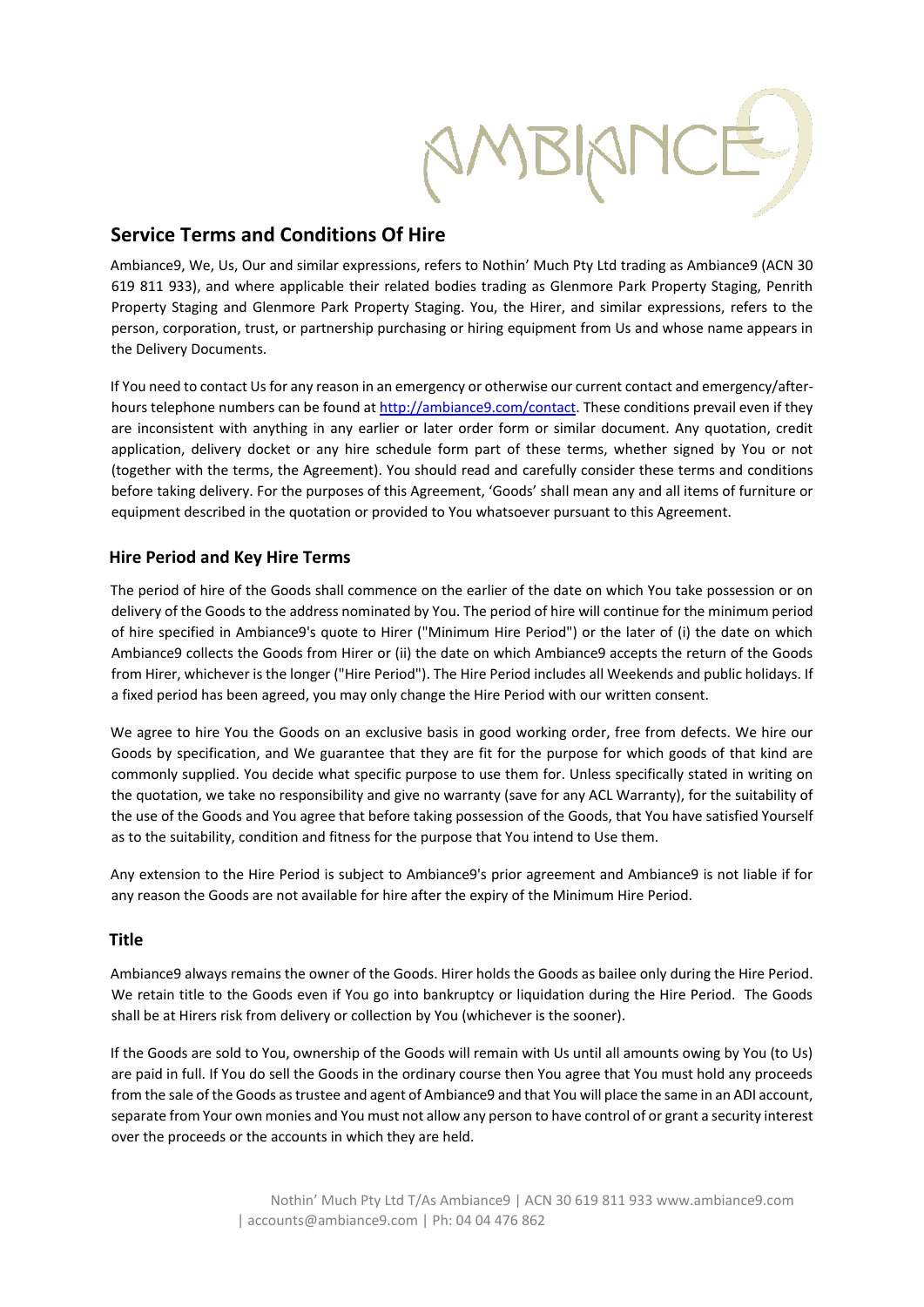#### **Hire Fees**

Hirer must pay the hire fees specified in Ambiance9's quote to You ("Hire Fees") for the duration of the Hire Period and in accordance with this Agreement.

All fees must be settled by way of our payment gateway with 'Style Flow'. You will receive a text and email notification with the link and either payment or completion of a finance application must be completed by the requested payment date.

In respect of the hire of Goods for residential purposes, the Hirer acknowledges that We hire Goods in blocks of 7-day periods ("Block Period"). In the event that the Hirer returns the Goods within any block period, Hirer confirms and acknowledges that the Hirer is liable to pay all Hire Fees due up to and including the expiration of the 7th day of the block period after the return of the Goods.

Hirer must pay the Hire Fees for the Goods for the Minimum Hire Period notwithstanding earlier return of the Goods or part of the Goods.

Unless otherwise agreed, the Hire Fees are due monthly in advance.

The Hire Fees shall include all (i) delivery, collection or installation costs and charges (ii) cleaning or repair charges if the Goods are not returned in clean and good condition (iii) stamp duty or GST (if applicable) (iv) credit card charges and (v) any other charges or costs described in our quotation to You.

### **Payment Terms and GST**

Payment selection and required applications must be completed, no later than 7 days prior to the delivery of goods from Ambiance9.

You acknowledge that we have a security interest in the Goods for the purposes of the Personal Property Securities Act (Cth) (PPS Act) and to the extent applicable the PPS Act applies. To give effect to the above, Hirer consents to Us affecting a registration on the Personal Properties Securities Register (PPSR) (in any manner We consider appropriate) in relation to any security interest arising under or in connection with this Agreement or any hire agreement and Hirer agrees to provide all assistance reasonably required to facilitate this. Hirer also undertakes to do all such things, including executing any new document or providing any information that is required by Us so that We acquire and maintain a perfected security interest under the PPS Act in respect of the Goods and its proceeds, so that We may register a financing statement or financing change statement and to ensure that our security position, and rights and obligations, are not adversely affected by the PPS Act.

The Hire Fees, delivery charges and any other charges due under these this Agreement (together the "Charges") are inclusive of GST.

Despite anything else in this agreement to the contrary, to the extent that we are liable to pay GST in connection with any taxable supply pursuant to this agreement (the affected supplies) .

We must comply on demand with our obligations in relation to the issue of any relevant tax invoice to You.

In the event that the Hirer is a partnership, corporate entity or the Trustee of a Trust, the person/persons who opens the account and/or who signs the Delivery Documents thereby acknowledges and confirms that person/persons has/have the authority to bind the partnership/corporate entity/Trustee of the Trust and that the partnership/corporate entity/Trustee of the Trust, is bound in accordance with these Terms and Conditions. The person/persons who opens the account and/or signs as indicated in this clause confirm and acknowledge, in consideration of Ambiance9 hiring the Goods to the Hirer, that he/she/they personally guarantee the payment of any monies and the performance of any act, matter or thing set out in these Terms and Conditions, in default of the Hirer paying such monies or doing the act, mailer or thing.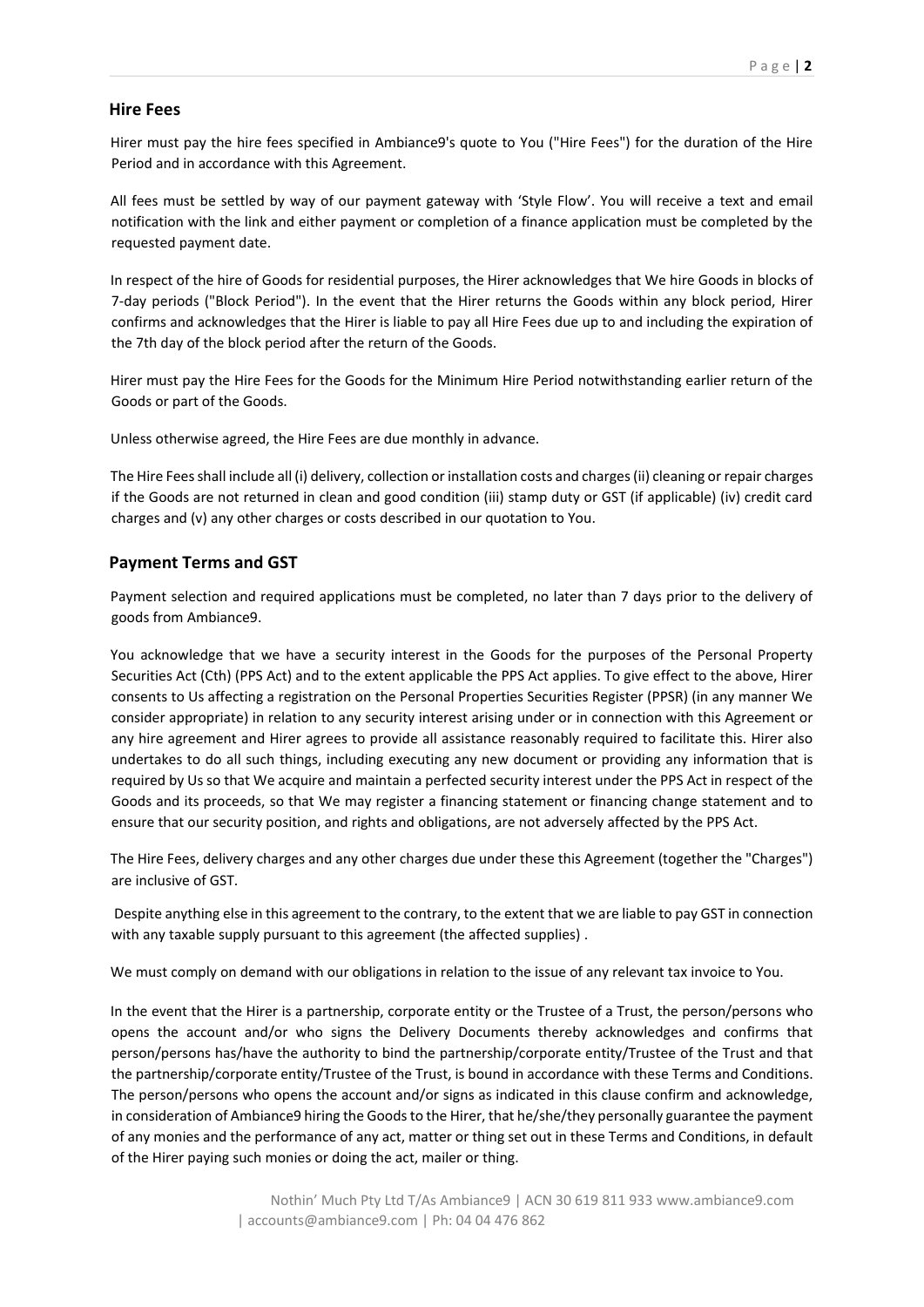We may apply amounts received in connection with this Agreement to satisfy obligations secured by a security interest contemplated by this Agreement in any way We determine whatsoever which will unless otherwise notified by Us, be an allocation firstly towards recovery fees and costs thereafter to interest and finally to a reduction of the Hire Fees.

## **Delivery and Return**

Upon delivery, collection or return of the Goods, Hirer must check the Goods and quantities delivered (or returned). If there are any discrepancies between the Goods delivered and the quoted order or return docket, the Hirer must note them at the time of delivery or collection by amending the relevant documents In the presence of a Ambiance9 representative.

In the event that Ambiance9 is to collect Goods from the Hirers address, Hirer must notify Ambiance9 when the property has exchanged contracts and cooled off or that the property did not sell and the Goods are to be collected. The Hirer must provide Ambiance9 (7) seven business days prior written notice by email. Ambiance9 will confirm the date for collection with Hirer. Goods may/will not be collected until a written confirmation is provided by Ambiance9 to the Hirer or their nominated Agent.

Ambiance9 will endeavour to effect delivery and collection of the Goods at the times indicated by Hirer but will not under any circumstances be liable for any delay in delivery or collection or for failure to deliver or collect. Ambiance9 reserves the right at any time to refuse any carrier of the Hirer.

## **Your obligations to Us**

Hirer must:

Keep the Goods in proper working order and condition;

Store the Goods safely and securely and protected from theft, seizure, loss or damage;

Not alter, tamper, damage or repair the Goods without our written consent;

Not remove any label, identifying mark or safety instruction from the Goods;

Not remove the Goods from the location described in the quotation;

Not remove the Goods from the position they have been placed in at the time of installation;

Allow Us (or our nominated person) at any time during the Hire Period, to enter the premises where the Goods are stored to inspect the Goods;

Notify Us immediately if there is any loss or damage.

If the Goods are damaged (other than fair Wear and tear) and capable of repair, Hirer must compensate Ambiance9 for the cost of repair. If the Goods are lost or damaged beyond repair, Hirer must pay Ambiance9 the new replacement cost of the Goods and any other costs incurred by Ambiance9 due to the loss or damage of the Goods.

Hirer will maintain at its own expense during the Hire Period all appropriate policies of insurance. The Hirer must produce on request appropriate evidence of insurance (including, but not limited to, insurance for fire damage and theft) before the date of delivery of the Goods to the Hirer.

Hirer must not sell, offer for sale, part with possession of, mortgage, assign, transfer, charge, encumber or otherwise deal with the Goods or these Terms in any way without Ambiance9's prior written consent.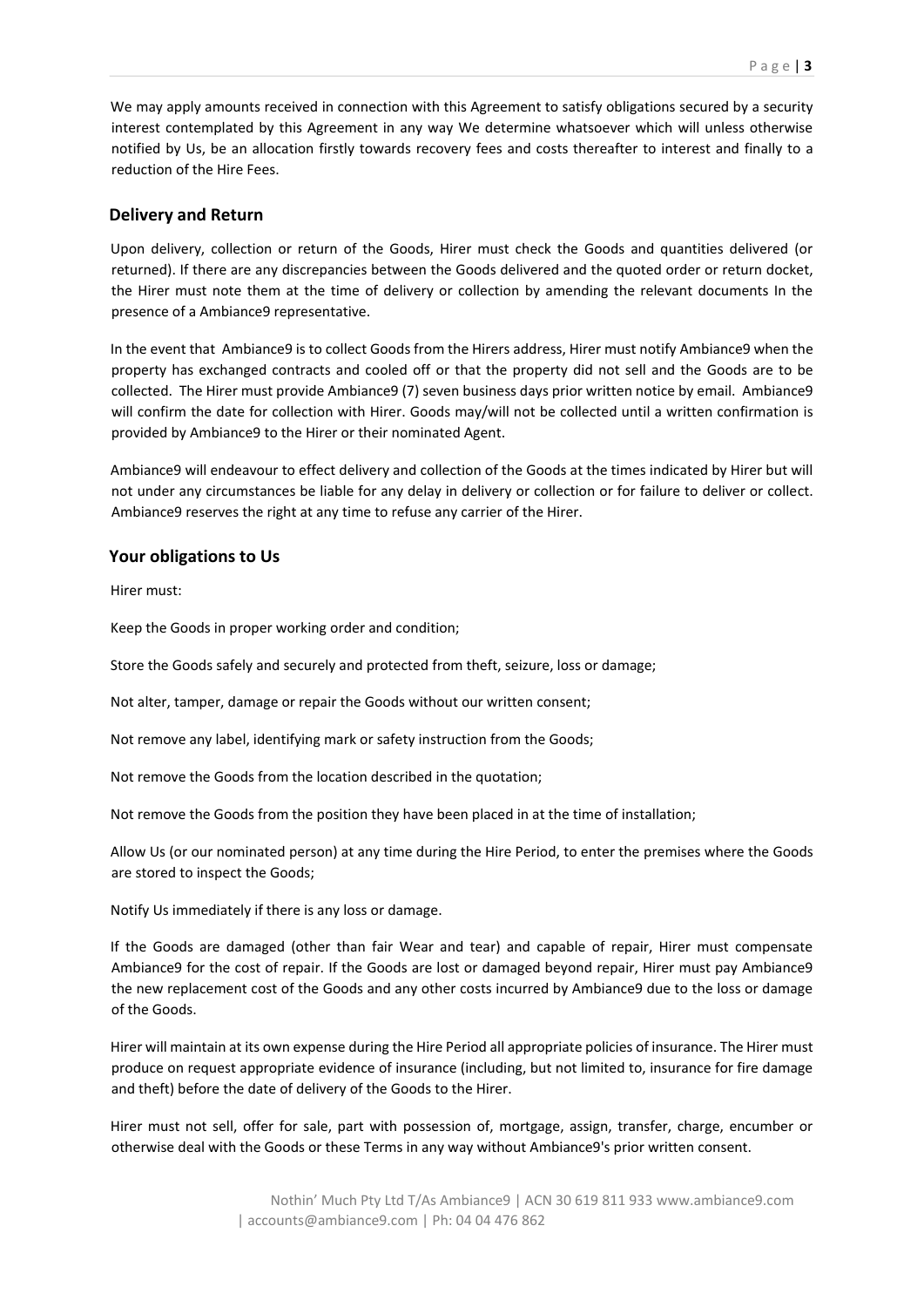In the event that the Goods are lost or damaged in circumstances where a claim can be made upon insurance effected by Ambiance9 pursuant to these Terms then the Hirer must;

Report the damage or loss to Ambiance9 and the Police (If appropriate) immediately upon the Hirer becoming aware of such loss or damage;

Provide all necessary co-operation to Ambiance9, the Police and the insurer in respect of any claim;

Immediately upon demand pay to Ambiance9 any excess payable by Ambiance9 on the insurance effected by Ambiance9;

This provision does not in any way affect the Hirer's liability for any loss or damage to the Goods or any monies payable pursuant to those Terms.

Hirer waives the right to receive any notice under the Act (including notice of a verification statement) unless the notice is required by the Act and cannot be excluded.

Hirer acknowledges that if our interest under this Agreement or any hire agreement is a security interest for the purposes of the Act:

That security interest relates to the Goods and all proceeds of any kind; and

Each hire agreement is a security agreement for the purposes of the Act.

We may in our absolute discretion perfect any security interest held by Us against any third party on whose site the Goods are located in any manner that We consider appropriate to protect our interest in the Goods.

If requested by Us, Hirer must provide Us with all details as to the location of the Goods and the identity of any sub- lessee or third party that has been given possession.

(Subject always to our consent) If the Hirer sub-leases or provides the Goods to a third party the Hirer must do everything required to ensure that the Hirer's security interest has attached and is perfected by registration on the PPSR.

You undertake not to:

Register a financing change statement in respect of a security interest contemplated or constituted by this Hire Agreement without Our prior written consent; and

Register, or permit to be registered, a financing statement or a financing change statement in relation to the Goods in favour of a third party without Our prior written consent.

If the PPS Act applies to the enforcement of a security interest arising under this Agreement:

Section 115(1) of the PPS Act allows for the contracting out of provisions of the PPS Act, the following provisions of the PPS Act will not apply and You will have no rights under them: section 95 (to the extent that it requires the secured party to give notices to the grantor); section 96; section 118 (to the extent that it allows a secured party to give notices to the grantor); section 121(4); section 125; section 130; section 132(3)(d); section 132(4); section 135; section 142 and section 143; and

Section 115(7) of the PPS Act allows for the contracting out of provisions of the PPS Act, the following provisions of the PPS Act will not apply and You will have no rights under them: section 127; section 129(2) and (3); section 130(1); section 132; section 134(2); section 135; section 136(3), (4) and (5) and section 137.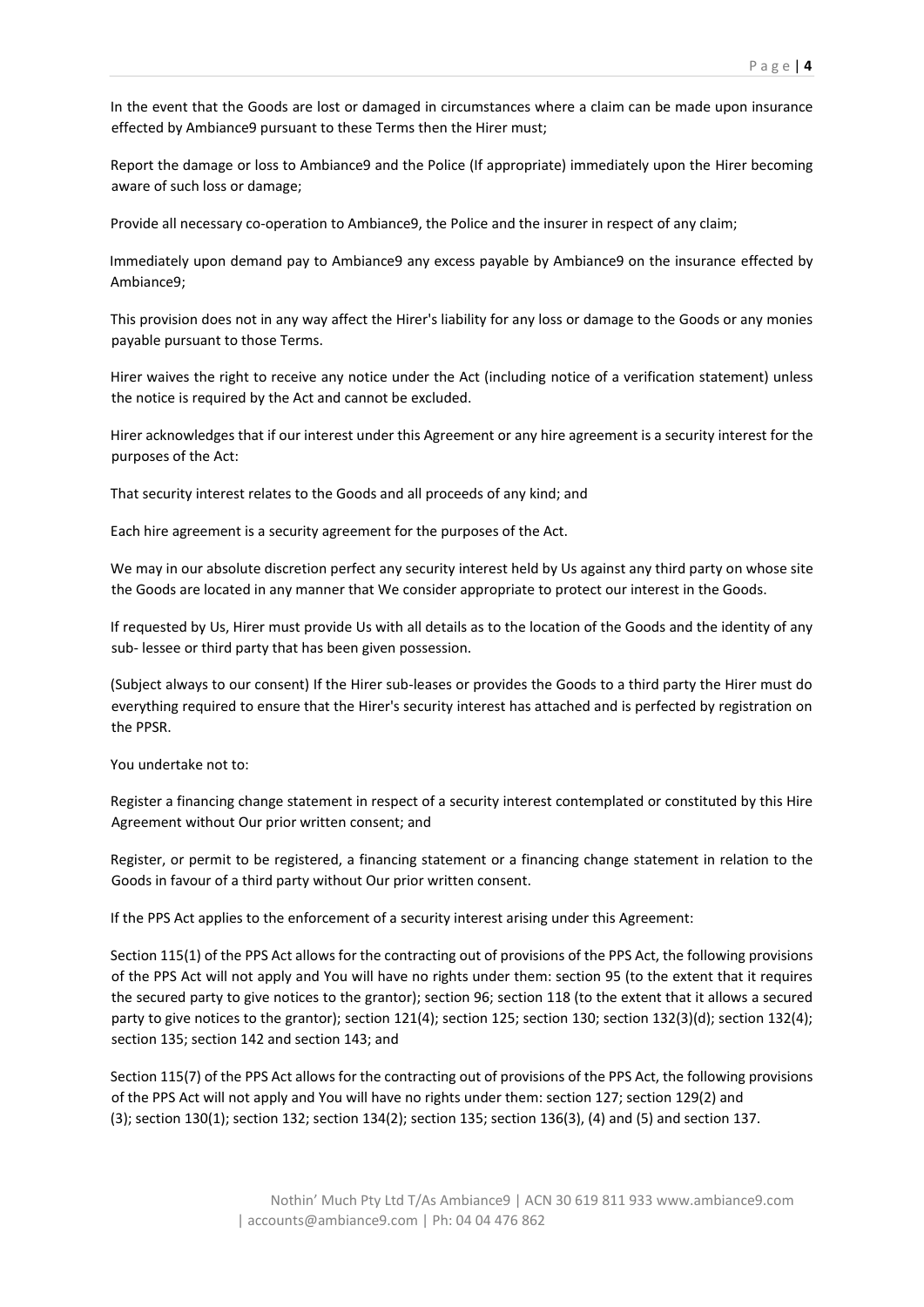Hirer agrees not to disclose information of the kind referred to in section 275(1) of the PPS Act to an interested person, or any other person requested by an interested person. You waive any right You may have, or but for this clause may have had, under section 275(7)(c) of the PPS Act to authorise the disclosure of the above information.

For the purposes of section 20(2) of the PPS Act, the collateral is the Goods. This Agreement is a security agreement for the purposes of the PPS Act.

You agree to notify Us in writing of any change to Your details set out in the Credit Application, within 5 days from the date of such change.

#### **Sale of Goods**

Subject to Ambiance9 prior written consent and agreement between Hirer and Ambiance9 as to the sale price, Ambiance9 may, at Hirer's request, agree to sell the Goods to Hirer at the expiry of the Hire Period. The Goods are not in any other circumstances offered for sale. For the avoidance of doubt, Hire Fees are payable for the Goods up until payment has been received in full by Ambiance9.

#### **Termination and Access for Repossession**

Without affecting any other rights Ambiance9 may have, Ambiance9 may terminate these Terms at any time without liability to Hirer if Hirer (i) breaches these terms. (ii) fails to pay any amount when due, or (iii) becomes bankrupt, insolvent, or is placed in liquidation, administration or receivership, and in any such case Ambiance9 may repossess the Goods.

Without adversely affecting Ambiance9's other rights and remedies, upon termination of these Terms for any reason and/or upon expiry of the Hire Period (i) Hirer must provide Ambiance9 with all reasonable assistance in locating and collecting the Goods; and (iii) Hirer acknowledges and agrees that Ambiance9 or its employees or agents shall be entitled to enter Hirer's premises where tile Goods are, or Ambiance9 reasonably believes the Goods are, in order to re-take the possession of Goods. Hirer indemnifies Ambiance9 against any liability, damage, loss, cost, charge, or expense arising directly or indirectly out of Ambiance9 exercising this right of entry.

If the Goods are not returned to Ambiance9 in the condition they were provided to the Hirer (subject to reasonable wear and tear) at the expiry of the Hire Period, or within seven (7) days of Ambiance9 making written demand, Hirer must pay Ambiance9 the new replacement cost of the Goods and any other costs incurred by Ambiance9 due to the loss of the Goods.

#### **Force Majeure**

Ambiance9 will not be liable for the consequences of any circumstance reasonably beyond Ambiance9's control which affects its obligations under this Agreement.

#### **Variation**

From time to time We may change or vary this Agreement. We will give You 28 days written notice of our intention do so and if You reasonably believe that the varied terms are detrimental to Your rights You may terminate this Agreement without penalty but only on the condition that a notice of termination is received by Us in writing within 28 days from Your receipt of our intention to vary these terms. Otherwise, a variation may only be made in writing by each of Us.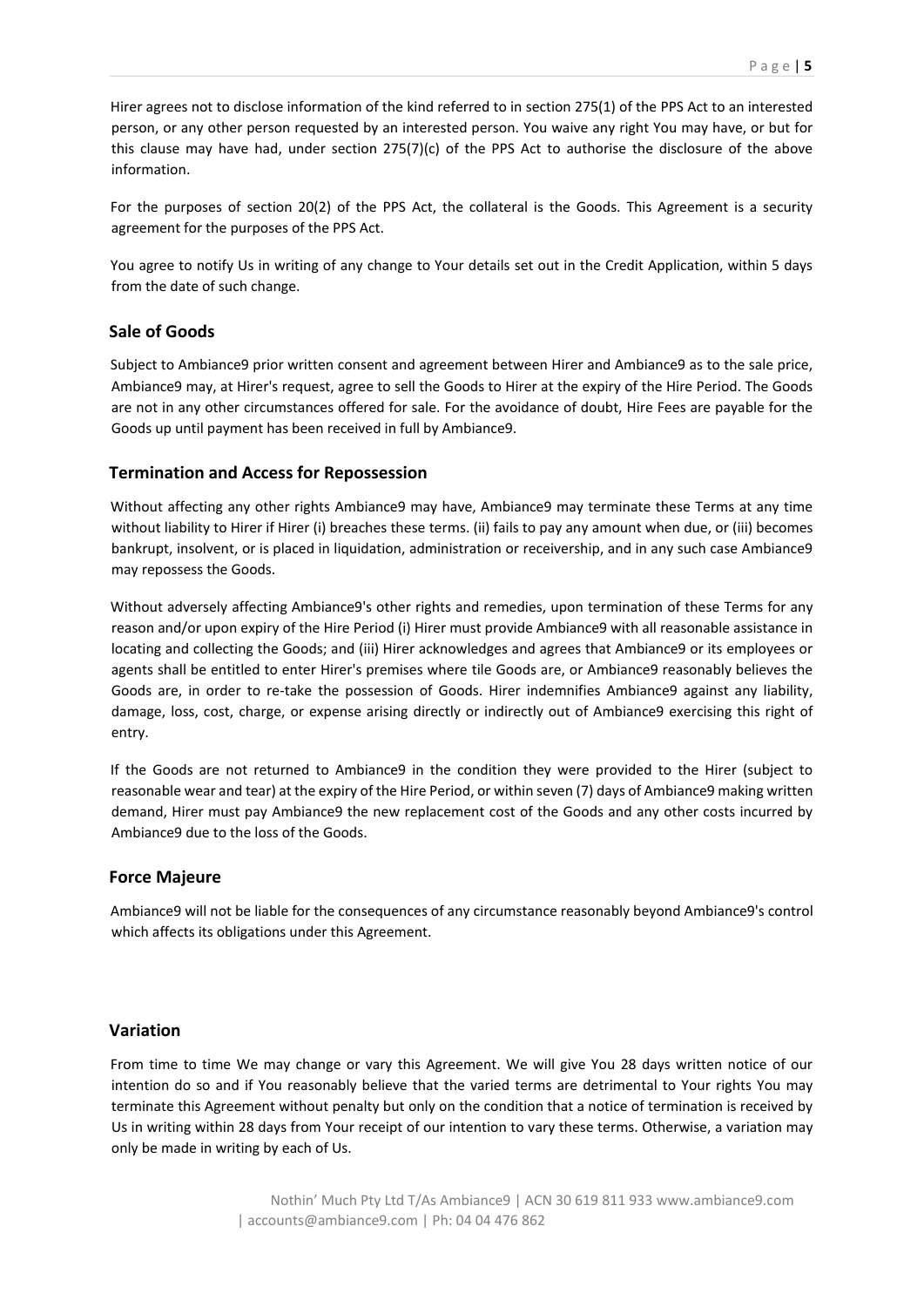## **Indemnity and Limitation of Liability**

All guarantees, terms, conditions, warranties, undertakings or representations express or implied in any way relating to this Agreement are excluded to the maximum extent permitted by law. Notwithstanding this, nothing in this Agreement restricts or modifies any right or remedy including any guarantee imposed or implied under the Australian Consumer Law (if applicable) which contains guarantees to protect consumers of certain goods and services.

To the extent that We are able to determine the same our liability for breach is limited to (at our sole discretion):

In the case of Goods, the repair or replacement of the Goods or the supply of substitute Goods (or the cost of doing so); or

In the case of services, the supplying of the services again, or the payment of the cost of having the services supplied again.

Save for any liability that We may not exclude, to the maximum extent permitted by law, our liability for all claims arising under this Agreement, whether in contract, tort (including without limitation negligence), in equity, under statute, under an indemnity, or on any other basis, is limited to an amount equal to the Hire Fees paid by You under this Agreement.

Subject to the provisions of this Clause 12, We are not liable

for any consequential, indirect or special loss or damage, loss of profits, loss of business, business interruption, costs or amounts that You are liable for arising out of any loss suffered by third parties under or relating to this Agreement, whether in contract, tort (including without limitation negligence), in equity, under statute, under an indemnity, or on any other basis, whether or not such loss or damage was foreseeable and even if advised of the possibility of the loss or damage.

You must indemnify Us against all liability, claims, damage, loss, costs and expenses (including, without limitation, legal fees, costs and disbursements on a full indemnity basis, whether incurred against or by Us in respect of:

Personal injury;

Damage to tangible property; or 12.5.3. a claim by a third party, in respect of Use of the Goods. To the extent

that our loss is caused by our negligence, Your liability is diminished.

### **General**

These Terms are governed by the laws of New South Wales, Australia and each party submits to the nonexclusive jurisdiction of the courts of New South Wales. A provision of or right created under this Agreement will not be waived by Ambiance9 or varied except in writing signed by an authorised representative of Ambiance9. A waiver by Ambiance9 of a provision will not waive any other provision of this Agreement or constitute a continuing waiver unless expressly provided. If a provision or right or remedy of a party under this Agreement is void or unenforceable for any reason than that part will be read down or severed from this Agreement without affecting the validity or enforceability of the remaining provisions. You are not entitled to set off against or deduct from the price any sums owed or claimed to be owed to You by Us. The description, illustration and performance of any product contained in our catalogue, marketing material, price list or advertising does not form part of this agreement unless expressly set out in this agreement. We may complete any blanks on any form on Your behalf.